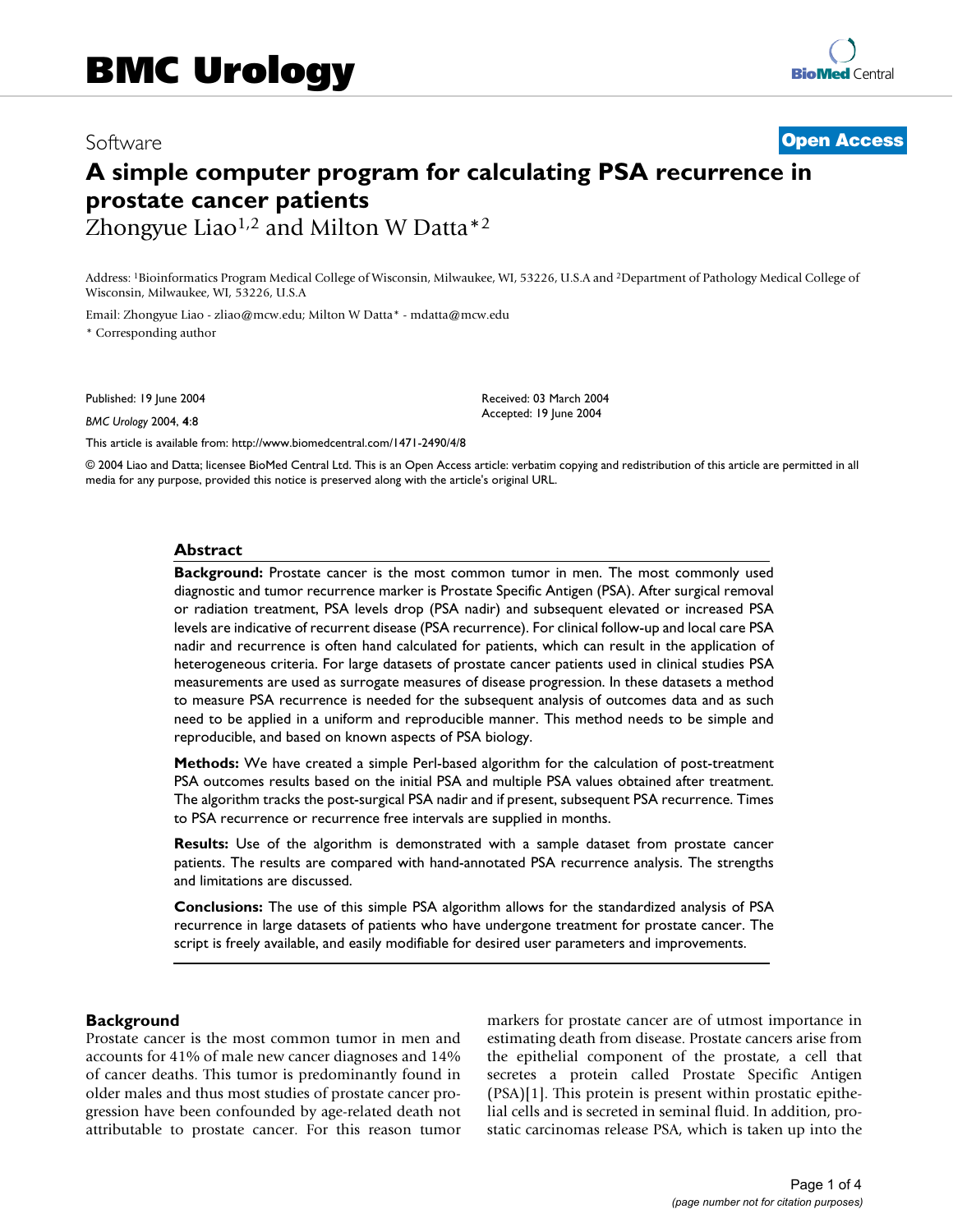blood stream. Thus PSA can be measured in the blood of patients and has been used as an effective screening marker for the development of prostate carcinoma in men[2]. Levels of PSA in the blood drop to less than measurable levels (PSA nadir) after surgical removal of the prostate (radical prostatectomy) or treatment of prostate cancer by radiation [3-5]. This reduction of the PSA blood levels can be tracked over time in men, and the finding of increasing levels of serum PSA is considered evidence of a clinical recurrence of prostate cancer (PSA recurrence), thus triggering additional treatment[3]. These values often predate the clinical evidence of prostate cancer recurrence as determined by radiographic or physical examination, and often are the only initial evidence of prostate tumor progression[6]. Thus trends or changes in prostate specific antigen expression over time can be used as a surrogate marker for prostate cancer related morbidity in clinical studies. This is of particular value due to the protracted course of prostate cancer and the current development of chemotherapeutic, radiotheraputic, cryotheraputic, or nutritional interventions designed to delay the course of disease. For these reasons it is very important to be able to accurately predict and identify trends in the serum PSA levels. Yet in most clinical studies and local treatment decisions PSA nadir and recurrence are hand calculated. This often results in a heterogeneous application of PSA nadir and recurrence guidelines, providing a confounding variable for subsequent use of the data in clinical studies. Thus there is a need for processes that allow for the uniform application of PSA nadir and recurrence criteria that can subsequently be used in clinical studies. Here we present a simple Perl script that can be used with patient data for the determination of PSA nadir and recurrence in men who have been treated for prostate cancer. This algorithm orders the serum PSA values within a data set by date, determines the rate of decrease and the post-treatment disappearance of serum PSA (PSA nadir) based on the PSA half-life, and subsequently identifies increases in serum PSA (PSA recurrence). Timelines are calculated from the PSA nadir in months recurrence free or months to PSA recurrence. The clinical standards and practice guidelines used to determine the rules of the algorithm are described, but can be freely and easily modified by the user. The algorithm is demonstrated using a sample prostate cancer dataset.

# **Methods**

The PSA script takes a series of dated PSA values and calculates the PSA drop based on the half-life of PSA in serum to determine PSA nadir. The time to PSA nadir is determined based on the "initial PSA", defined as a PSA value prior to patient treatment, and an estimated PSA half-life of 2–3 days. If PSA nadir is achieved the script subsequently calculates the PSA recurrence, if present, based on sequential rising PSA values and threshold cutoffs. Requirements for evaluation by the PSA script include the initial dated PSA value prior to treatment, the date of initial treatment, and PSA values after radical prostatectomy with their associated dates of testing. With posttreatment PSA values the script will attempt to determine a PSA nadir (see below) or post the samples as "recurrence status unclear." The PSA script uses the initial PSA value before treatment to calculate the allowed time to PSA nadir (1 month for PSA values less than 50, 3 months for PSA values greater than 50, based on a serum PSA half-life of 2–3 days). If there is an invalid date, defined by a year before 1900, or a month not 1–12, or the follow-up dates are after the current date, then the script will output "Invalid follow-up date found" for that case. If for a particular case there is no (or an invalid) date of treatment, or if there is no initial PSA value then the script will output "unknown". The lack of PSA values within the initial 3 months after treatment will result in the script outputting "nadir unclear" and then using any additional PSA values to attempt a calculation of the PSA recurrence status. The PSA script orders the post-treatment PSA samples by date and takes the PSA values within 1 or 3 months of the treatment date and examines their decrease to zero (PSA nadir). These PSA values must decrease to less than 0.4, but again the user through simple script edits may modify this. Increasing post-treatment PSA values before the PSA nadir value is achieved results in the PSA script output "post prostatectomy elevated PSA." If during the 1 or 3 month post-treatment window the PSA values do not drop below 0.4, then the script outputs "nadir unclear".

Once this nadir value is achieved the date is then stored as the "PSA nadir" where no residual prostate cancer is present. After achieving PSA nadir subroutines are used to identify subsequent PSA increases over time as an indication of PSA recurrence. There are many methods for defining "PSA recurrence", with some authors using any single value above 0.2[7]. Other authors, in particular the American Society for Theraputic Radiology and Oncology (ASTRO), have defined three consecutive increases in serum PSA post-surgery[8]. We have chosen to integrate both systems, with PSA recurrence in the algorithm defined as a single PSA value of greater than 0.4, or a PSA value greater than 0.2 with additional subsequent increasing values. While this has been successful in our hands, the algorithm is designed such that a few simple coding changes can allow a person to alter the algorithm to suit their individual needs. As the PSA levels rise the date of PSA recurrence is determined as the date of the initial PSA rise (either the date of the single value of greater than 0.4 or the date of the PSA value greater than 0.2, before the subsequent rising PSA values) and this date is subtracted from the date of initial PSA nadir to determine the months to PSA recurrence. If there was no documented PSA nadir date then the script uses the initial treatment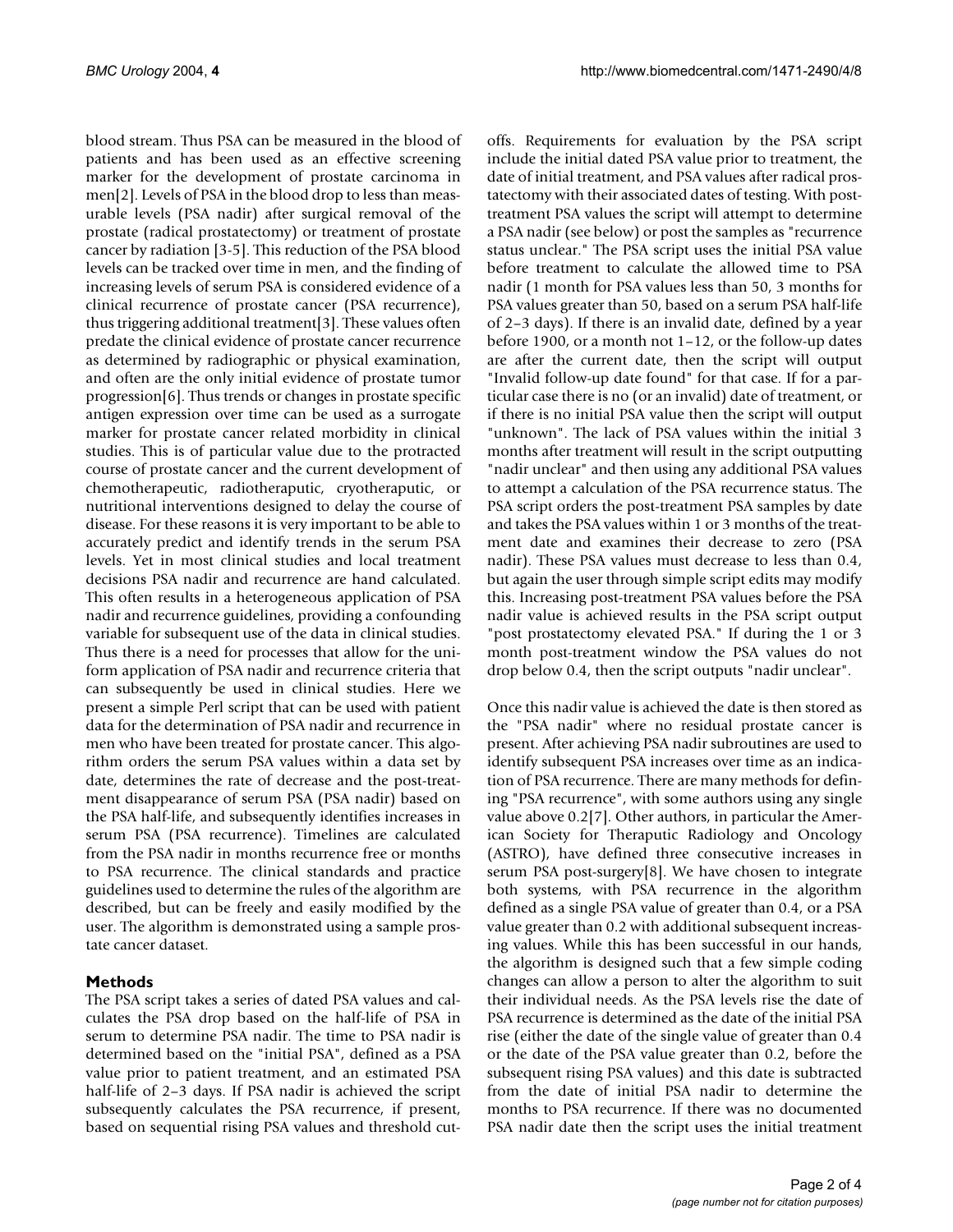date as the nadir date. These time values are subsequently recorded for output. Minimum default values used for the algorithm include a single post-nadir PSA value, otherwise the output of "nadir achieved, recurrence status unknown." is provided. Thus this script can be used as a simple method for calculating PSA recurrence values on any database that tracks serum PSA levels in patients having been treated for prostate cancer.

The script is designed to read data from a flat file in csv format, and can be used by invoking the following file PSARecurReadFile.pl InputDataFileName OutputData-FileName [MaxNumberOfFollowups], where the maximum number of follow-up PSA values per case can be set by the user. If the maximum number of follow-up PSA values is not stated the script will default to a number by calculating the number from the number of values in the input file's title line. For example, if the title line is "init\_value, pstm month, pstm year, value A, month A, year A, value B, month B, year B" 2 (value A and value B) will be set as the default maximum number of follow-ups by the script). An output file is provided as additional columns (table [1\)](#page-2-0) with each row representing an individual case. If these columns already exist in the output file, they can be overwritten with new data. This is useful when the script is re-run on a set of existing cases after additional PSA data has been collected.

#### <span id="page-2-0"></span>**Table 1: Added output columns for each case**

| psa_recur_status  |  |  |
|-------------------|--|--|
| psa_recur_time    |  |  |
| psa_recur_month   |  |  |
| psa_recur_year    |  |  |
| psa_recur_free    |  |  |
| psa_nadir_month   |  |  |
| psa_nadir_year    |  |  |
| psa_followup_time |  |  |
|                   |  |  |

# **Results**

Sample outputs analyzed with the PSA recurrence algorithm demonstrate the calculation of PSA recurrence rates for 30 patients with prostate cancer treated by radical prostatectomy. An anonymous de-identified sample dataset of 30 patients with a range of 0 to 21 post-treatment PSA values per patient were analyzed with the PSA algorithm. Using this dataset (see supplemental file 2) the PSA script correctly calculated 14 cases that underwent PSA nadir. Of these cases 8 were without evidence of PSA recurrence, while 5 underwent PSA recurrence. In 1 case there was insufficient data to calculate PSA recurrence status after achieving PSA nadir. In 10 cases there was insufficient data to calculate PSA nadir due to a lack of PSA values within the 1 or 3 month interval after treatment,

but data was available to calculate PSA recurrence status. The PSA script was not able to calculate the PSA status of 6 cases in the dataset due to missing initial PSA data (3 cases), dates (1 case) of data of any kind (2 cases). The results obtained from the PSA script was in exact agreement with a hand annotated results calculated by one of the authors (M.W.D.). In the cases where the PSA script was not able to provide a definitive result, the author was able to do no better.

## **Discussion**

The use of the PSA script was able to accurately identify patients who had undergone PSA nadir, and patients with subsequent PSA recurrence. In each of these cases the use of a uniform standard was of great value in the subsequent analysis of the outcomes data. A specific area worthy of comment includes the identification of cases with "posttreatment elevated PSA". In these cases there has been a failure to achieve PSA nadir, as defined by decreasing PSA values to less than 0.4 post-prostatectomy. Reasons why a patient may not undergo PSA nadir include the presence of residual prostate cancer within the patient. This may be due to incomplete surgical excision of tumor, spread of the tumor outside the prostate prior to surgery or radiation treatment. In addition, if residual normal prostate tissue is left within the patient after surgery, this may account for residual small but elevated PSA levels. Further evaluation of patients who fail to undergo PSA nadir may identify the potential roles of these factors in the elevated PSA values. After PSA nadir, the elevation of PSA values is indicative of tumor recurrence. The rate at which the PSA rises, or PSA velocity, has been noted to be different between local tumor recurrence and the growth of metastatic disease[9]. This is important as the types of treatment offered to the patients (local radiation or cryotherapy vs. hormonal/chemotherapy) differ. Further modifications of this simple script should focus on improving these measurements if further clinical value is desired.

# **Conclusions**

Here we have presented a simple Perl script for the evaluation of PSA status in patient datasets. Based on the current criteria for PSA nadir and recurrence, the script provides for the uniform application of PSA nadir and recurrence criteria. At the same time the script is flexible enough to allow users to change the criteria (PSA cutoff values, etc) for specific use interests and studies. It is hoped that this will facilitate the use of large patient samples for prostate cancer studies. The Perl script provided without any restrictions and may be modified for any purpose. It is readily available and is attached to this publication (appendix). While the script has been used with an associated Oracle 8 database, the script has been modified